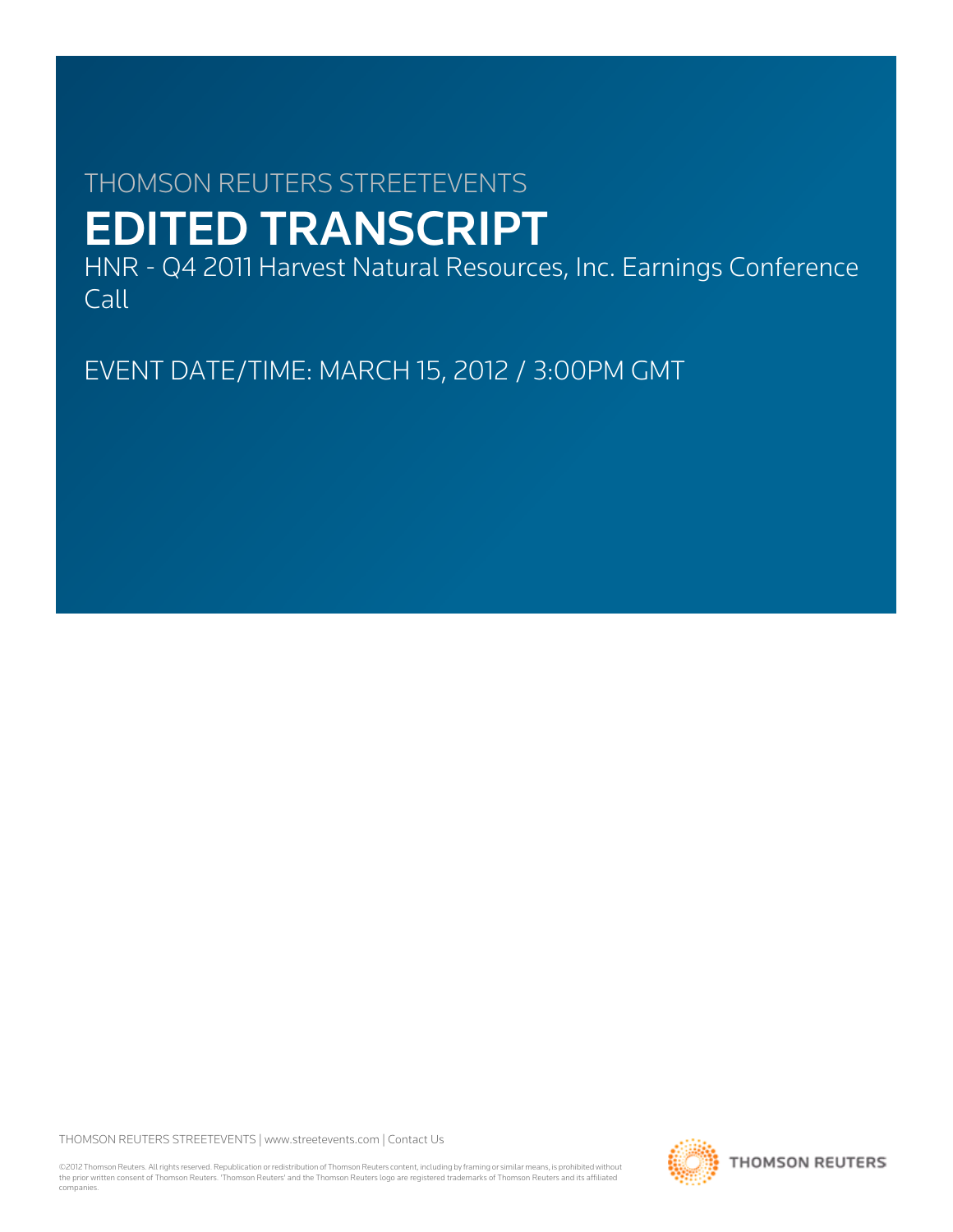### **C ORPORA TE P A R TICIP ANTS**

**[Keith Head](#page-1-0)** *Harvest Natural Resources - VP, General Counsel* **[James Edmiston](#page-1-1)** *Harvest Natural Resources - President and CEO* **[Steve Haynes](#page-3-0)** *Harvest Natural Resources - VP, CFO, and Treasurer*

### **C ONFERENCE C ALL P A R TICIP ANTS**

**[John Malone](#page-4-0)** *Global Hunter Securities - Analyst* **[Zachary Prensky](#page-5-0)** *Little Bear Investments - Analyst* **[Andrew Wallach](#page-7-0)** *Cumberland Associates - Analyst*

### **PRESENTATION**

### **Operator**

<span id="page-1-0"></span>Good morning and welcome to the Harvest Natural Resources earnings conference call for the fourth-quarter and year-end 2011. As a reminder, this conference is being recorded. I would now like to turn the call over to the Vice President and General Counsel for Harvest Natural Resources, Mr. Keith Head. Please go ahead, sir.

### **Keith Head** *- Harvest Natural Resources - VP, General Counsel*

Thank you, Nancy. Good morning and welcome to Harvest Natural Resources 2011 fourth-quarter and year-end results conference call.This morning our press release was broadcast to the Company's fax and e-mail list. If you would like to be on one of those lists or you did not receive yours due to a technical difficulty, please call our office at 281-899-5700. In a few hours, a replay of today's call will be available in the Investor Relations portion of our website at www.harvestnr.com. Additionally a telephonic replay will be available this afternoon by dialing 719-457-0820, pass code 8284460.

This conference call will contain various forward-looking statements and information, including Management's expectations regarding financial, operating and other results. These statements are based on Management's beliefs, as well as assumptions made by and information currently available to Management. Although the Company believes that the expectations reflected in such forward-looking statements are reasonable, we can give no assurance that such expectations will prove to have been correct.

Actual results may differ materially from the Company's expectations due to changes in operating performance, project or drilling schedules, oil and gas prices, as well as other technical, political and economic factors. Additional detailed information concerning a number of factors that could cause actual results to differ materially from today's information is readily available in the Company's SEC filings under the heading Risk Factors and Disclosure regarding our reserves.

<span id="page-1-1"></span>Investors are urged to consider closely the disclosure in our form 10-K which is available from the SEC or on our website. At this time I would like to turn the call over to James Edmiston, Harvest Natural Resources President and Chief Executive Officer.

### **James Edmiston** *- Harvest Natural Resources - President and CEO*

Thanks, Keith, and thanks for joining us today. I trust you've had a chance to review our earnings release this morning. I'm going to provide an operations summary, and then I'll ask Steve to discuss fourth quarter and full-year financials. After that I'll make a short closing comment before opening up for your questions.

Starting with Petrodelta, operationally Petrodelta delivered about 3 million barrels of oil or 32,548 barrels of oil a day [Petabasa] during the fourth quarter compared with 2.4 million barrels or 26,300 barrels of oil per day in the same period a year ago.That's an increase of about 24% year-on-year.

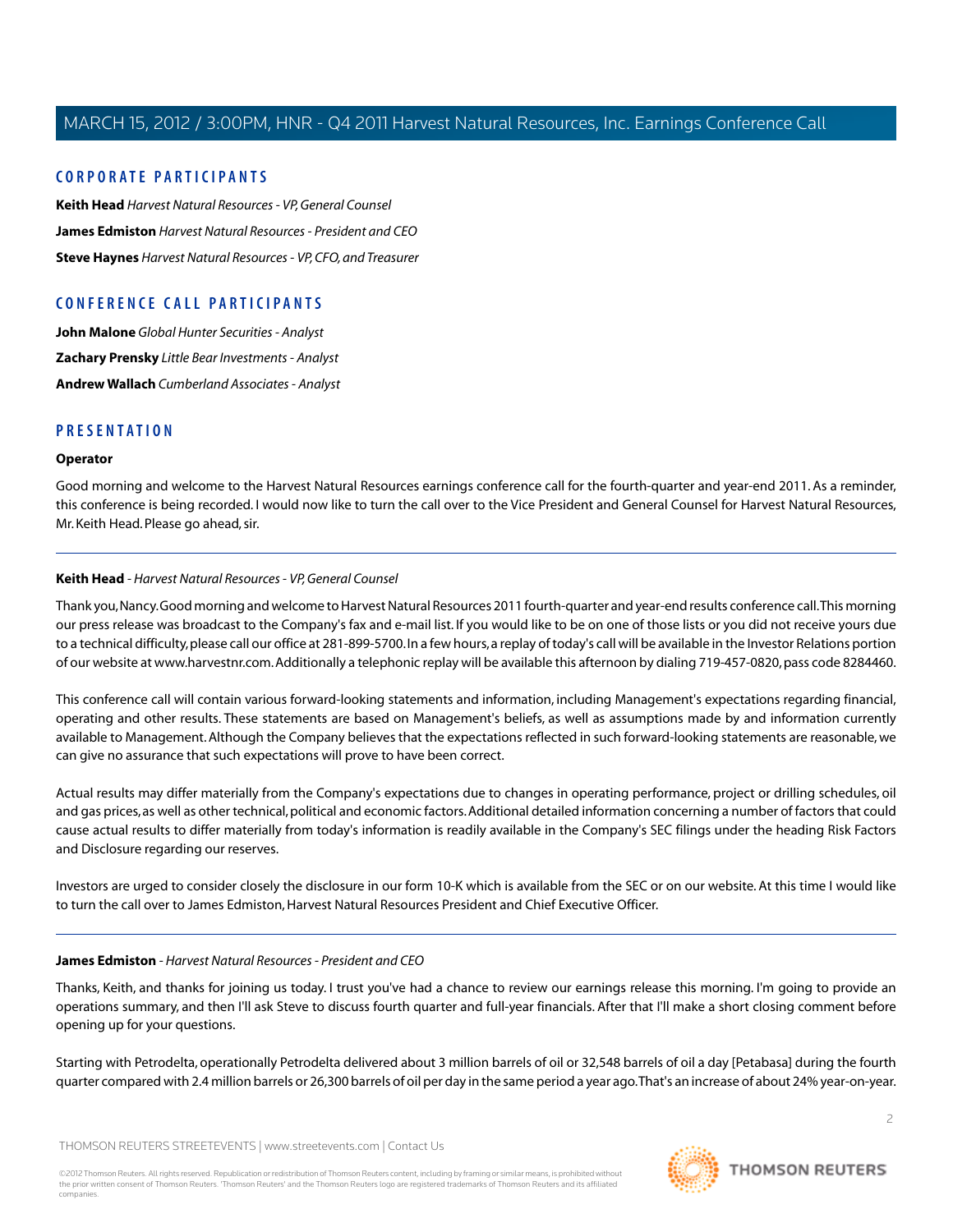For the year ending December 31, 2011, Petrodelta delivered 11.4 million barrels of oil or 31,205 barrels of oil per day to Petabasa compared with 8.6 million barrels or 23,455 barrels of oil per day for the year 2010. And that's an increase year-on-year of about 33%. Currently Petrodelta is producing about 33,000 barrels of oil per day or about 6% above the 2011 average.

In spite of the heady production growth for the year, Petrodelta again failed to fully execute its capital program, and in doing so, failed to meet projected production targets. CapEx for the year was about \$138 million compared with about \$99 million in the prior year. As we've discussed before, the business is generating more than enough cash from operations to fully fund a much more aggressive program, however, Petabasa's return to cash to Petrodelta has been substantially less than what has been earned as well as what is required to execute the capital program. Further as debt to contractors has risen, so have costs for those services those contractors provide. Clearly this type of situation is not sustainable over the long term and we're working actively with Petabasa to remedy the situation.

With all that said, I think it's worth the time to dig into the numbers a bit to give a glimpse of the potential of the business. First, as I pointed out, production grew 33% year-on-year in spite of completing one less well than the prior year. Production capacity is actually a good bit higher than production actuals, owing to facility constraints and downtime associated with facility restrictions. Revenue for the year topped \$1.1 billion, 86% above 2010. However, cash from operations came in only slightly above 2010 at \$196 million.

Further, EBITDA under IFRS jumped about 31% during the year to \$397 million. The glaring disconnect between the top line and bottom line is almost entirely associated with the windfall profits tax. Between royalties and windfall profits tax, exclusive of income tax, Petrodelta generated over \$600 million for the Venezuelan government. Indeed, Petrodelta is a powerful engine for cash for the government and that's why we continue to believe that the current situation will be resolved. In the meantime, Petrodelta's cash surplus continued to grow.

At year-end 2011, the net cash surplus attributable to Harvest's 32% interest reached \$66 million, which includes our undistributed 2009 dividend of \$9.8 million as well as undeclared dividends of \$56 million corresponding to 2010 and 2011 cash surpluses. I don't plan to go into any details on the reserve report. I think the disclosures are fairly detailed. In essence, the reserve report continues to confirm our bullish, technical view of the volumes, although at a lower recovery factor than we have as our own internal review.We saw some proved, undeveloped reserve move to probable due to the SEC's five-year rule.There's no technical basis for the certainty of the reserve to be reduced, simply the five-year rule is a policy artifact of the actual rules with no geoscience or engineering basis. As our disclosure says, we believe these reserves will be accessed and moved into the approved category in the near term.

Moving to our exploration program. In Indonesia, we expensed the two wells on the Budong-Budong Block at year-end. As I said before our near-term focus will be on further appraisal and explorations of horizons found in the LG-1 well in the Lariang Basin to the north.We're working with our partner to better firm up future plans while at the same time we're pursuing operatorship of the block. To be honest the performance of the operator has been well below expectations. Furthermore, they now have only about a third interest in the block. I continue to be hopeful that we can resolve the situation between the two partners, however, I am committed to avoiding Harvest being subject to further operational under performance and we will pursue all avenues to correct the situation if need be.

In Oman, we've completed our commitments under our Block 64 award.While the results were not as we hoped, I am extremely pleased with the team in Oman for their excellent, operational performance. As a Company, we like Oman and we continue to view it as a place where Harvest is a good fit both technically and operationally. We're currently evaluating other possible opportunities there, and we're hopeful that our technical and operational performance on our Block 64 work may be recognized with the potential for additional opportunities.

In Gabon, we recently completed the acquisition of 545 square miles of 3-D seismic in board of our current survey on the Dussafu Block. Additionally we shot a line through our Ruche discovery in order to compare the newer, more modern acquisition techniques with our pre-existing 3-D. We should have the time migration on the 3-D complete in the May/June timeframe, and from there we'll be able to better define our next steps on the block. Additionally from what we've seen as a test line through Ruche, we believe that the new data should provide us with the better images below the salt than the current data.To my geophysicist, that's exciting.To me, it translates to better risking of a large prospect inventory.

As I've said before, the certainty of an oil development on the block is extremely high.We're determined, however, to go about it in an optimized way so as to maximize the overall project economics.The key to doing that is to make sure our initial infrastructure footprint provides the flexibility

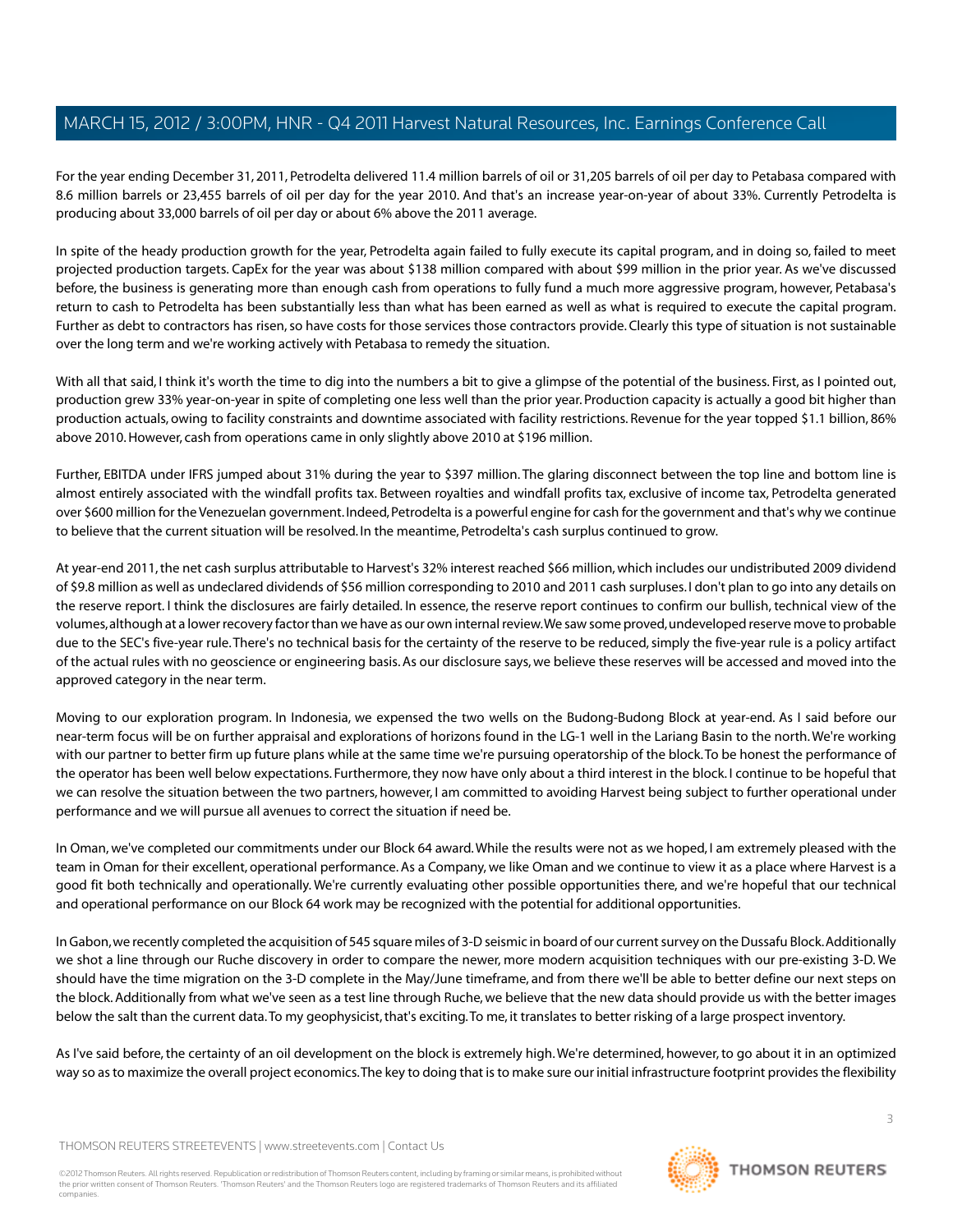to integrate future drilling and discoveries.The new 3-D will play a very key role in helping us determine the next steps toward the development of our Ruche, Walt Whitman and Moubenga discoveries, as well as the future exploration on the block. Right now the three discoveries, we have about 26 million barrels in growth contingent resources. However, we've identified numerous analog structures to date which hold as much as ten times that amount in gross, unrisk, mean perspective resources.With that ratio of defined upside to discover resources, it's important to make sure our initial development decisions are the right decisions.

<span id="page-3-0"></span>With that, I'm going to turn it over to Steve to go through the financials.

### **Steve Haynes** *- Harvest Natural Resources - VP, CFO, and Treasurer*

Thanks, James, and good morning, everyone. Our form 10-K will be filed today and will be posted on our website at www.harvestnr.com. First I'll provide the 2011 financial results of Harvest. Harvest posted a fourth-quarter net loss of \$44.7 million or \$1.30 per diluted share compared to a net loss of \$4 million or \$0.12 per diluted share for the 2010 fourth quarter. For the year-ended December 31, 2011, Harvest net income was \$53.9 million or \$1.37 per diluted share compared with a net income of \$15.4 million or \$0.42 per diluted share for 2010.The fourth-quarter results include exploration charges of \$6.3 million or \$0.18 per diluted share and dry hole expense of \$49.7 million or \$1.45 per diluted share.

Dry hole expense reflects the costs incurred for the Oman Block 64 wells in the amount of \$9.7 million and costs related to the wells drilled in Indonesia Budong-Budong Block in 2011 of \$40 million. Adjusted for these items, Harvest's fourth-quarter income was \$11.3 million or \$0.33 per diluted share. For the year, Harvest incurred exploration charges of \$13.7 million or \$0.35 per diluted share, dry hole expense of \$49.7 million or \$1.26 per diluted share and a loss on extinguishment of debt of \$9.7 million or \$0.25 per diluted share. Also related to the sale of the Utah assets occurring in the second quarter of 2011, the Company reported income for the year from discontinued operations of \$97.6 million or \$2.48 per diluted share for revenue, expenses, taxes and gain recognized. Adjusted for these items, net income for the year was \$29.4 million or \$0.75 per diluted share.

Now I would like to talk about Petrodelta's financial results. Petrodelta reported fourth-quarter earnings from operations at \$74 million or \$23.7 million net to Harvest's 32% equity interest under IFRS. Petrodelta reported fourth-quarter earnings of \$66.2 million or \$21.2 million net to Harvest's 32% equity interest under IFRS. After adjustments with Petrodelta, [IFSR] earnings primarily to conform with the US GAAP, Harvest's 32% share of Petrodelta's earnings was \$14.6 million, a 44.1% increase over the same period in 2010.

Now let's cover Petrodelta's 12-months operating results for 2011. Petrodelta reported income from operations for the year of \$338.5 million or \$108.3 million net to Harvest's 32% interest. Petrodelta reported earnings of \$332.5 million or \$74.4 million net to Harvest's 32% equity interest under IFRS. After adjustments of Petrodelta's earnings, primarily to conform with US GAAP, Harvest's 32% share or Petrodelta's earnings was \$57.7 million, an 8.7% increase over 2010.

Now let's address our outstanding debt. On March 8, 2012, Harvest entered into exchange agreements with certain existing note holders of its 8.25% senior convertible notes pursuant to which the note holders agreed to exchange approximately \$16 million principal amount of the notes for approximately 2.9 million share of the common stock resulting in an effective exchange price of \$5.56. I will remind you the original conversion price was \$5.71; and, therefore, this exchange calls [novo dilution]. In addition to the cash, Harvest agreed to issue the note holders 161,603 shares of common stock, \$8.16 per share in exchange for going one-year interest make-whole approximately of \$1.3 million. After giving effect to the exchange, approximately \$15.6 million principal amount of the notes remain outstanding. The remaining outstanding notes come due March of 2013.The actual notes in common stock were exchanged yesterday, March 14, 2012.This exchange was an opportunity for the Company to clean up its balance sheet and preserve cash by way of reducing interest expense. Following, I'd like to talk about our cash position which was \$58.9 million as of December 31, 2011.

This concludes my comments. I'll turn it back over to James.

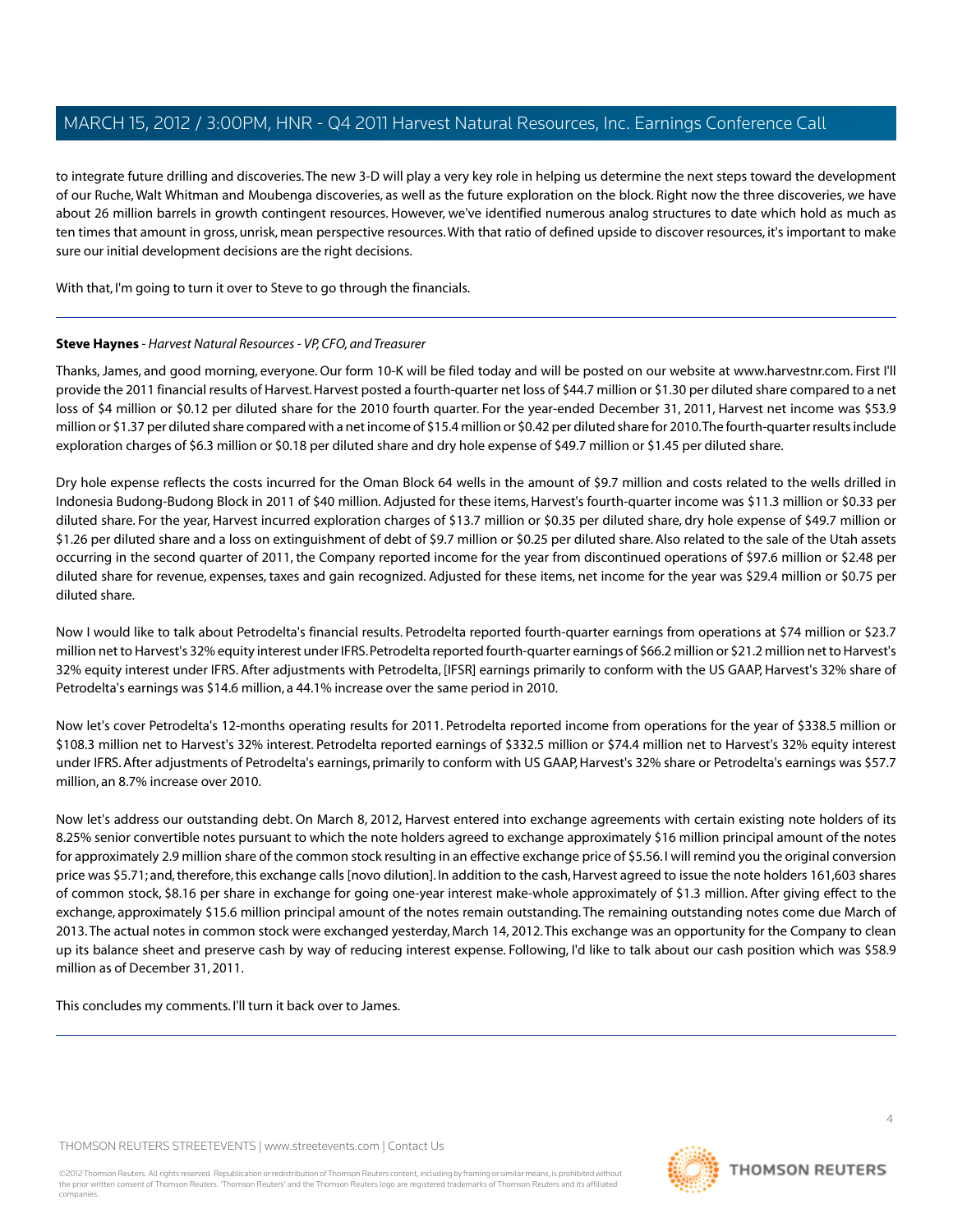### **James Edmiston** *- Harvest Natural Resources - President and CEO*

Thanks, Steve. I don't have too much to follow up on other than to address a recent announcement concerning the Venezuelan assets. Our belief, that Petrodelta has the potential to be a world class business.When we first began the Petrodelta journey, the key uncertainty was whether or not our very bullish view of Temblador and El Salto Fields was founded. I think we can clearly say at this point that Temblador and El Salto have exceeded expectations and we believe that we've only scratched the surface.

We've also spoken about our long-term view before. We continue to take a long-term view of our investment in Venezuela. That's not news. Our long-term view remains that our Venezuela business has outstanding potential and a very long runway for growth. In the course of 20-year investments, you expect ups and downs, especially in our business. You don't cut and run, but you manage them. We also view the Venezuelan investment environment differently than it would seem the equity markets do, perhaps owing to that difference in time horizon.The bond markets seem to have a fairly bullish view of the Venezuelan environment given the recent run they've had.There seems to be a bit of a disconnect to me.

What I do know is this. Any decision to sell our Venezuelan business will be an economic and strategic one with the long-term interests of the shareholders in mind. I've said it before and I've said it very openly, there will be no fire sale of our Venezuelan assets and I'll stand by that statement today.The current negotiations are at an early stage and we can't give assurances that the negotiations will result in a transaction. In addition, the negotiations are subject to confidentiality between the parties, so if I disappoint those of you wanting more detail, I'll apologize in advance and now I'll open up for questions.

### **QUESTIONS AND ANSWERS**

### **Operator**

<span id="page-4-0"></span>Thank you, sir. (Operator Instructions) We'll go first to John Malone from Global Hunter Securities.

### **John Malone** *- Global Hunter Securities - Analyst*

Good morning, gentlemen. Just two questions. One kind of broad and one a little more narrow. I know James you just addressed this in your closing remarks, but just to fill it out a little bit. Assuming you do the successful sale of Petrodelta at a good price, can you give us an idea of what the go-forward thinking would be? Would you consider a Gabon sale? Would you turn your attention to developing that? And are any other exploration opportunities you could talk about beyond expansion in Oman or maybe going back into the northern blocks in Indonesia?

### **James Edmiston** *- Harvest Natural Resources - President and CEO*

John, I think the simple answer to that question is, the decision hasn't been made, but the range of outcomes are fairly obvious. Venezuela is a significant part of the portfolio, so the range of what we might do is broad.You should understand that an asset of that size, given the size of our portfolio, would be subject to shareholder approval, and I'm sure those strategic decisions would be addressed in that proxy, as well. So the shareholders' voices would be heard clearly.

### **John Malone** *- Global Hunter Securities - Analyst*

Okay. Fair enough. And then just a narrow question.You had 15 successful wells in Venezuela versus 16 last.You mentioned this in your comments. CapEx was at \$137 million (sic - see press release) versus last year's \$99 million. How much of that is a function of just increasing costs given the debts to contractors and is there any infrastructure build in there that we should be thinking about?

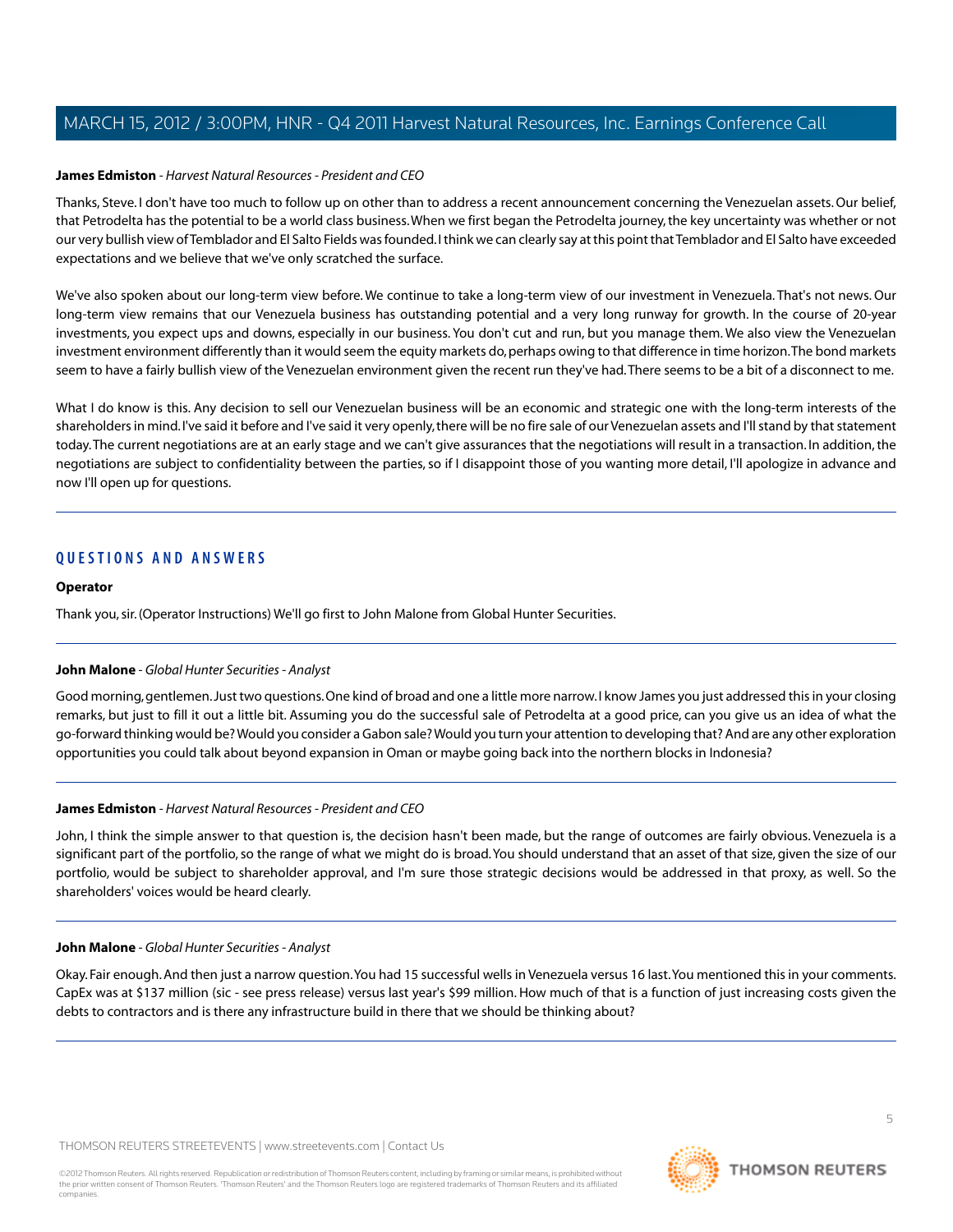### **James Edmiston** *- Harvest Natural Resources - President and CEO*

A bit of all of the above. I mean, costs having just gone up in Venezuela, they've gone up all over the place.What we did have is, there was quite a bit more pads, new drilling pads, built, so there was infrastructure there. There were lines built and put into commission that allows us to deliver the El Salto volumes more directly, so we cut down on trucking. So there's a bit of that in that CapEx. It was basically just switched from what used to be OpEx to CapEx, and I think you'll see a continuation of that.

I think the rigs that we're employing are probably not what you would necessarily employ long-term when you ramp this thing up. So they're not quite as efficient as perhaps some of the rigs we've had in the past, and so it's a bit of drilling days.There's been extended move times because of where we moved the rigs, but I think we'll see some improvement here in the near term, as there's going to be a much bigger focus on El Salto coming up. We're building actually some very, very large pads that you could drill six to ten wells off those pads. So we ought to see some time shaved off those curves.

### **John Malone** *- Global Hunter Securities - Analyst*

Okay.Thanks. And then just one last one. I couldn't help but notice in the comments about the sale process and this relates versus the last one you mentioned, a specified time period. Can you give us any sense at all of what that is, weeks, months, years?

### **James Edmiston** *- Harvest Natural Resources - President and CEO*

No.The simple answer, John, is no, but -- (multiple speakers)

### **John Malone** *- Global Hunter Securities - Analyst*

Fair.

### **James Edmiston** *- Harvest Natural Resources - President and CEO*

Yes.

### <span id="page-5-0"></span>**Operator**

(Operator Instructions) We'll go next to Zachary Prensky from Little Bear Investments.

### **Zachary Prensky** *- Little Bear Investments - Analyst*

Thank you very much. Again, I respect having been in your shoes in a number of my situations.You have a confidentiality agreement in place and you want to honor both the letter and the spirit of that agreement. I think what would be helpful, certainly as myself as a large shareholder and others, is to give us a little more color as to what metric you find the most compelling internally as you strike your own valuation on the Petrodelta asset. What I mean is, you quoted, and I think the quote is there will be no fire sale of the asset, which warms my heart as I'm sure it does most people.

But as you define a fireside sale, what is the single-most important metric that you look at, at valuing it, and then comparing your own internal valuation to what you would accept in the sale process?

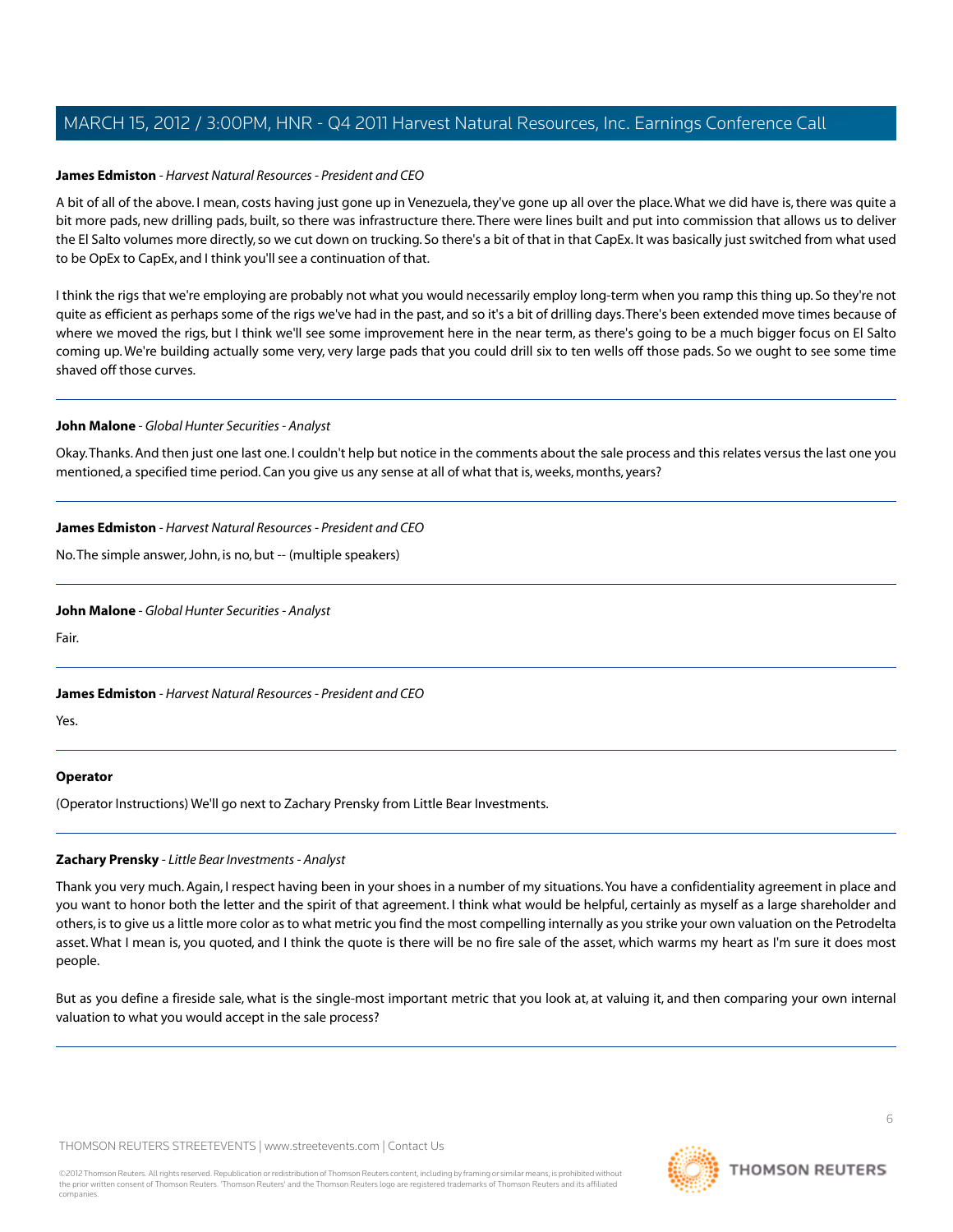### **James Edmiston** *- Harvest Natural Resources - President and CEO*

Well, let me answer it this way. First off, we have an unusual business in that I'm restricted from telling you what I think it's worth even if we didn't have a process going on. We have our own internal view technically that suggests the recovery factors that are used in the reserve report are probably well too conservative. So we have our own view of that that we run on the risk models, and obviously that spits out the back end what we think the economic value is.

What I can point to, though, what I'm allowed to point to are things like the reserve report where the after-tax PV-10 in the reserve report this year for the 2 PKs is a little over \$1 billion for the one, a little over \$1 billion. So it's a pretty big chunk of money.The other thing you can point to is just classical metrics, I guess. I mean, in the -- last year I believe Steve pointed out we had \$57.7 million in earnings from Petrodelta at the Petrodelta level.

So, you'd have to tell me what's the appropriate multiple for a business that grew at 33%, that has a reserve-to-production ratio of well in excess of 20. 20 to well in excess of 30 if you count the 2P are the best estimate reserves. So there's a broad range of metrics you can throw at this thing and obviously we have our own internal view.

### **Zachary Prensky** *- Little Bear Investments - Analyst*

I'll throw this at you. You know, you've got, I think the number is, 38 million, 39 million barrels of hard, proved oil in the ground as part of your share. If we were located in Saskatchewan, that would be worth \$14, \$15. Is it fair to say that the Venezuelan political and tax environment, an \$8 to \$9 value on those hard barrels is appropriate?

### **James Edmiston** *- Harvest Natural Resources - President and CEO*

Well, I'll be honest with you, I don't think anybody in our business is trading on a 1P metric in the first place. I know the analysts like to use 1P, and they show it as a metric, but as a buyer and a seller of assets, I can't -- nobody does that. I mean -- (multiple speakers)

### **Zachary Prensky** *- Little Bear Investments - Analyst*

I appreciate all -- I appreciate all the color. I'm going to ask you one last thing, just to follow up on that. I've spoken with potential Chinese buyers of these assets, and as buyers, they kind of laugh at what you say.They say we'll pay based upon a 1P discount, based upon what it will be worth in the Saskatchewan or something. And Venezuela, that discount is probably worth 30% to 60%, go figure, based upon future acreage that you can develop and how you schmoozy you are with the Venezuelan government.

Again, not commenting, because you're not allowed to by SEC and confidentiality, what transactions have you seen in the last year or two that show what the 2P portion would be worth, and could you comment on that?

**James Edmiston** *- Harvest Natural Resources - President and CEO*

Well, there have been no transactions in Venezuela that I'm aware of.

### **Zachary Prensky** *- Little Bear Investments - Analyst*

Exactly.

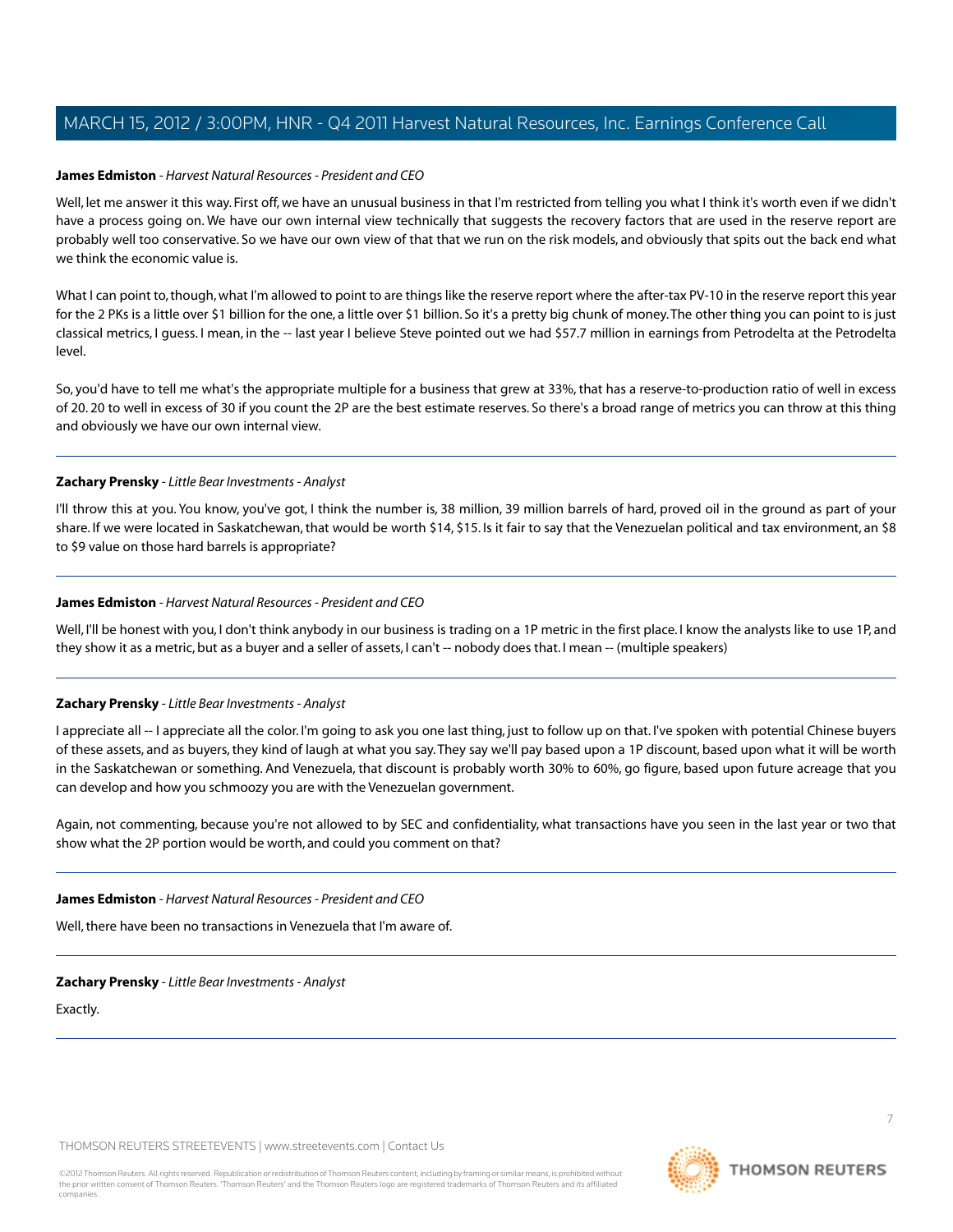### **James Edmiston** *- Harvest Natural Resources - President and CEO*

But I'm pretty certain if anybody thinks they're going to buy assets in Venezuela or anywhere else at a significant discount based on 1P, I'd suggest they're going to have a very frustrating M&A career. It's just -- (multiple speakers)

### **Zachary Prensky** *- Little Bear Investments - Analyst*

Okay.That is very helpful.Very helpful.Thank you very much, sir.

### **Operator**

<span id="page-7-0"></span>(Operator Instructions) We'll go next to Andrew Wallach from Cumberland Associates.

#### **Andrew Wallach** *- Cumberland Associates - Analyst*

Good morning, guys.

### **James Edmiston** *- Harvest Natural Resources - President and CEO*

Good morning, Andrew.

### **Andrew Wallach** *- Cumberland Associates - Analyst*

Could you talk a little bit more about what you might be able to do to recover the [\$66 million] in potential dividends from 2010 and '11, and the \$9.8 million from 2009?

### **James Edmiston** *- Harvest Natural Resources - President and CEO*

Well, I think the simple answer is we'll continue to work with Petabasa. Our interest has always been that in these early years, the full amount of the cash generated from operations be reinvested in capital. The margins only increase as we build scale. So that's our first choice, to be honest with you.

We'd be happy to dedicate a significant portion of that, the outstanding undistributed dividend, to that effort; and that's really what we're pushing for. So that's in the context of us continuing on with the asset, Andrew. I think in the other context of whether or not we have a sale, obviously those amounts attributable in the normal course of business would be considered.

### **Andrew Wallach** *- Cumberland Associates - Analyst*

Okay. And could you also talk about what your capital expenditure plans are for this year? Or give some kind of range, acknowledging that you don't yet know about Gabon.

### **James Edmiston** *- Harvest Natural Resources - President and CEO*

Well, I think the simple answer is, the majority of CapEx we spend ex-Venezuela will likely be Gabon. So you kind of -- the simple answer is, Andy, it's premature. Until we see what we're doing, and we can calibrate that, we don't know at this point in time. I think in terms of Budong, we've got